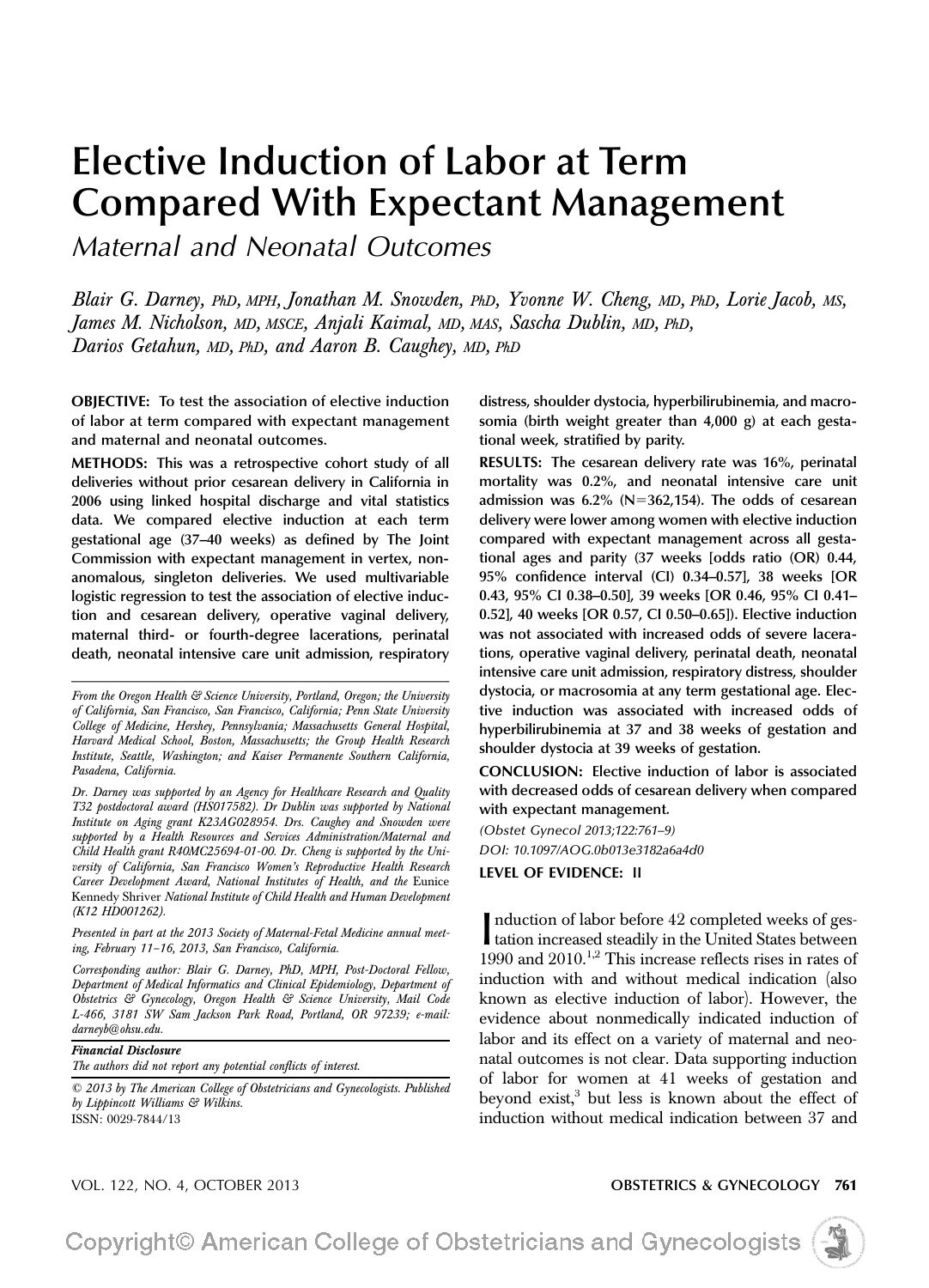40 completed weeks of gestation.3 With retrospective evidence indicating that early-term (ie, 37 and 38 weeks of gestation) delivery confers higher risk for subsequent adverse neonatal and childhood outcomes compared with later-term weeks, $4$  the American College of Obstetricians and Gynecologists has issued recommendations to reduce nonmedically indicated induction of labor at less than 39 weeks of gestation.<sup>5</sup> Recent evaluations of strategies to reduce induction in the absence of medical indication before 39 weeks of gestation have reported decreases in admissions to the neonatal intensive care unit  $(NICU)$ ,  $6,7$  conflicting results about stillbirth, $7,8$  and little information about cesarean delivery, historically one of the key concerns surrounding induction without medical indication.<sup>9</sup>

The lack of transparent, reproducible methods to classify inductions as medically indicated or not and to define appropriate comparison groups is a key contributor to the evidence gap about the health effects of induction of labor without medical indication. This analysis focuses on induction of labor without medical indication and expectant management at each term gestational week (37–40 weeks). We improve on prior work by using a transparent method to classify inductions as nonmedically indicated and the clinically relevant comparison group, expectant management.<sup>10</sup> We stratify by gestational age and parity and test the association of induction without a medical indication and cesarean delivery, operative vaginal delivery, third- or fourth-degree perineal lacerations, perinatal death, NICU admission, respiratory distress, hyperbilirubinemia, shoulder dystocia, and macrosomia.

# **MATERIALS AND METHODS**

We conducted a retrospective cohort study using 2006 California Department of Health Services linked data (death files, birth certificates, and unmasked hospital discharge data).<sup>11</sup> It contains linked birth and delivery records that contain deidentified information for a mother and neonate pair from neonatal and maternal discharge data and the birth certificate data  $(N=532,088)$  and includes all deliveries in a given year.

We arrived at our analytic sample of 362,154 after a series of exclusions (Fig. 1). In the induction without medical indication group, we included women who delivered between 37 and 40 completed weeks of gestation because late-term or postterm pregnancy (greater than 41 or 42 completed weeks of gestation) is a common indication for induction, and good evidence already exists to support induction for such pregnancies.3,10 We used The Joint Commission list of indications possibly justifying delivery before 39 completed weeks of gestation $12$  to classify women with induction



Fig. 1. Sample flow and comparison groups for elective induction of labor compared with expectant management, California deliveries, 2006. Expectant management indicates that the women went on to deliver at some later gestational age regardless of induction or mode of delivery (eg, vaginal or cesarean delivery). \*Some women may have more than one exclusion criterion; these numbers do not necessarily represent the total frequency of each exclusion in the dataset. † At each gestational week, spontaneous deliveries that week and women with antenatal indications for delivery are excluded; thus, at 37 weeks of gestation, the induction group plus the expectant group does not equal the sample total. <sup>‡</sup>Compared with expectant management and delivery at 38–42 weeks of gestation ( $n=305,876$ ). <sup>§</sup>Compared with expectant management and delivery at 39–42 weeks of gestation  $(n=242,473)$ . IICompared with expectant management and delivery at 40–42 weeks of gestation ( $n=144,898$ ). <sup>T</sup>Compared with expectant management and delivery at 41 or 42 weeks of gestation  $(n=54,517)$ .

Darney. Elective Labor Induction and Expectant Management. Obstet Gynecol 2013.

without medical indication (see Appendix 1, available online at<http://links.lww.com/AOG/A431>).

A limitation of previous observational studies is choice of comparison group: women undergoing induction have been compared with women who had spontaneous labor in that same week of gestation.<sup>9,13-16</sup> However, the clinical reality is not a choice between induction or spontaneous labor but between induction and continuing pregnancy, ie, expectant management

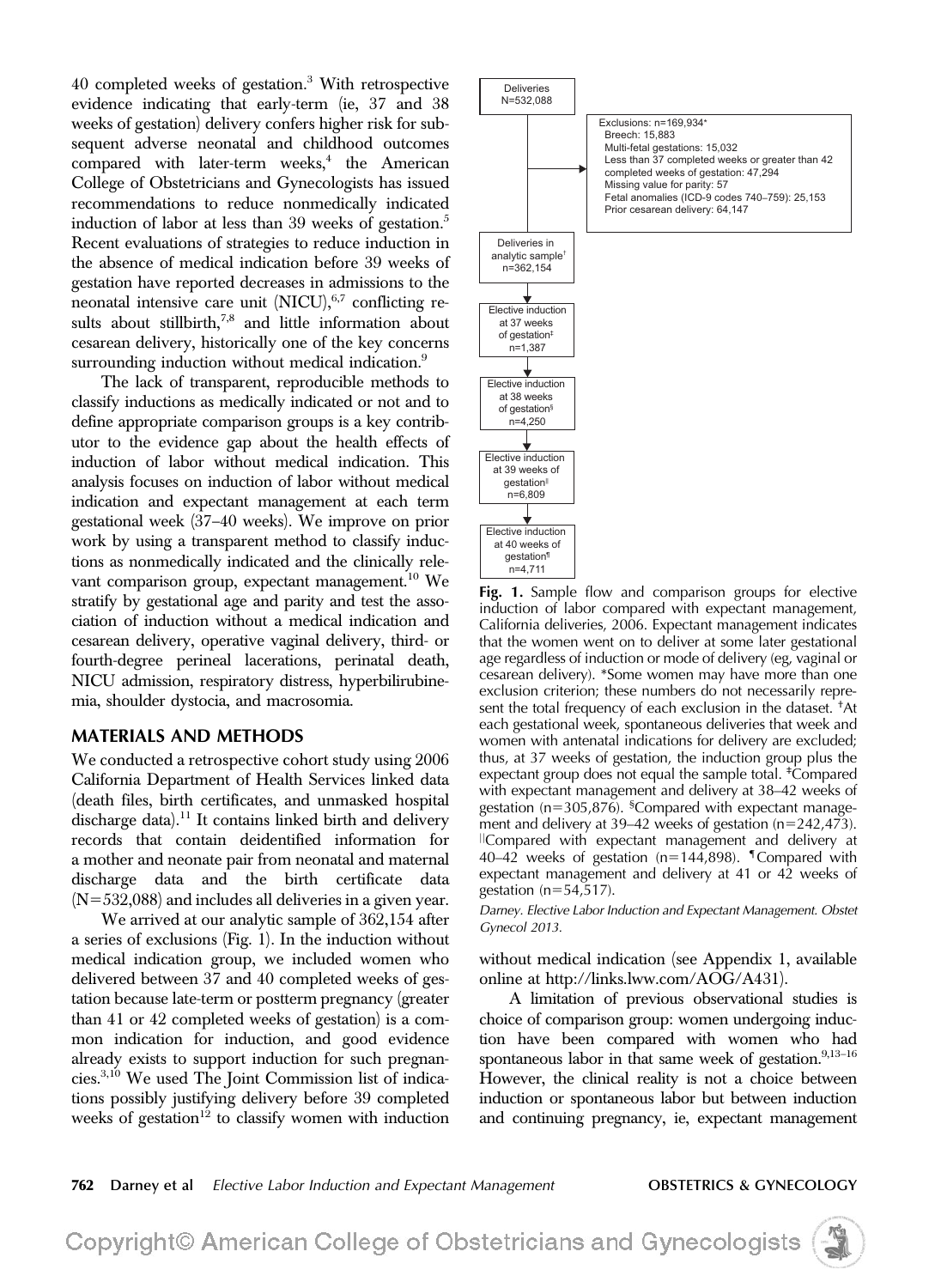with the potential for either spontaneous or induced labor and delivery at a later gestational age.<sup>17</sup> To ensure that our findings reflected clinical practice, we compared women with nonmedically indicated inductions at each term week of gestation with expectant management (a group of women who deliver in the next week or beyond, up to 42 completed weeks of gestation) (Fig. 1).

We further divided the sample by gestational age such that all women with nonmedically indicated inductions at 37 completed weeks of gestation were compared with women who delivered at 38–42 completed weeks of gestation, excluding women at each week with deliveries who had antepartum indications (Fig. 1). At each week of induction without a medical indication, the comparison group shifts to include only those women delivered after the week of induction. Because this method assumes that expectant management continues into the next week, we also performed a sensitivity analysis comparing induction without a medical indication at each week with women at that week or above.<sup>18,19</sup>

We used hospital discharge International Classification of Diseases, 9th Revision, Clinical Modification diagnosis and procedure codes to identify cesarean delivery (669.7, 669.70, 669.71, 763.4, 74, 74.0, 74.1, 74.2, 74.4, 74.9, 74.99), third-or fourth-degree perineal lacerations (664.2, 664.20, 664.21, 664.24), operative vaginal delivery (669.5, 669.50, 669.51, 72.8, 72.9), respiratory distress (769, 770, 770.89, 770.84, 770.9), hyperbilirubinemia (277.5, 773.4, 774, 774.0, 774.1, 774.2, 774.3, 774.30, 774.31, 774.39, 774.5, 774.6, 774.7, 782.4), and shoulder dystocia (660.4, 660.40, 660.41, 660.43). Neonatal intensive care unit admission was a composite of NICU admission or transfer documented on the birth certificate and neonatal length of stay greater than maternal length of stay documented in the discharge record. Perinatal death was a composite of fetal, neonatal, and infant death obtained from vital statistics files. Macrosomia (birth weight greater than 4,000 g) was recorded on the birth certificate. Covariates extracted from hospital discharge or birth certificate data included advanced

Table 1. Sample Characteristics by Term (37–40 Weeks) Gestational Week of Induction Without Medical Indication and Expectant Management Comparison Group, California, 2006

|                                                      | <b>Total</b><br>Sample<br>362,154 | $370/7 - 376/7$<br><b>Weeks of Gestation</b> |         | $380/7 - 386/7$<br><b>Weeks of Gestation</b> |                                                                                            | $390/7 - 396/7$<br><b>Weeks of Gestation</b> |         | 40 $0/7 - 40$ 6/7<br><b>Weeks of Gestation</b> |         |
|------------------------------------------------------|-----------------------------------|----------------------------------------------|---------|----------------------------------------------|--------------------------------------------------------------------------------------------|----------------------------------------------|---------|------------------------------------------------|---------|
| Characteristic<br>n                                  |                                   | 1,387                                        | 305,876 | 4,250                                        | Induction Expectant Induction Expectant Induction Expectant Induction Expectant<br>242,473 | 6,809                                        | 144,898 | 4,718                                          | 54,517  |
| Maternal age 35 y<br>and older                       | 15.1                              | 18.6                                         | 13.9    | 19.9                                         | $13.4*$                                                                                    | 19.8                                         | $12.7*$ | 15.9                                           | $12.0*$ |
| Race                                                 |                                   |                                              |         |                                              |                                                                                            |                                              |         |                                                |         |
| White                                                | 34.2                              | 41.2                                         | 34.9*   | 48.0                                         | $35.5*$                                                                                    | 48.5                                         | $36.3*$ | 44.1                                           | $37.6*$ |
| African American                                     | 4.9                               | 4.7                                          | 4.8     | 3.3                                          | 4.7                                                                                        | 3.6                                          | 4.7     | 3.6                                            | 4.7     |
| Hispanic or Latina                                   | 46.1                              | 41.3                                         | 46.1    | 35.6                                         | 46.0                                                                                       | 35.0                                         | 46.0    | 39.4                                           | 45.1    |
| Asian                                                | 11.8                              | 9.7                                          | 11.1    | 9.9                                          | 10.8                                                                                       | 9.9                                          | 10.0    | 9.7                                            | 9.3     |
| Other or mixed                                       | 2.8                               | 3.0                                          | 2.9     | 3.3                                          | 2.8                                                                                        | 3.0                                          | 2.9     | 3.3                                            | 3.1     |
| Completed high<br>school                             | 46.6                              | 48.1                                         | 46.6    | 57.5                                         | $46.7*$                                                                                    | 58.6                                         | $46.3*$ | 52.5                                           | 45.8*   |
| Initiated prenatal<br>care in the first<br>trimester | 86.4                              | 88.0                                         | $86.3*$ | 90.9                                         | $86.1*$                                                                                    | 90.9                                         | 85.4*   | 88.3                                           | 83.6*   |
| Insurance                                            |                                   |                                              |         |                                              |                                                                                            |                                              |         |                                                |         |
| None                                                 | 3.3                               | 1.6                                          | $3.4*$  | 1.7                                          | $3.5*$                                                                                     | 1.9                                          | $3.6*$  | 2.0                                            | $3.4*$  |
| Public                                               | 47.9                              | 45.1                                         | 48.2    | 37.7                                         | 48.1                                                                                       | 35.8                                         | 48.4    | 41.5                                           | 49.4    |
| Private                                              | 48.6                              | 52.3                                         | 48.2    | 60.6                                         | 48.2                                                                                       | 62.3                                         | 47.7    | 56.5                                           | 46.9    |
| Delivered at<br>a teaching<br>hospital               | 14.6                              | 8.8                                          | $14.1*$ | 7.4                                          | $14.5*$                                                                                    | 7.9                                          | $15.2*$ | 8.0                                            | $16.2*$ |
| Nulliparous (vs prior<br>vaginal delivery)           | 46.47                             | 30.4                                         | $47.3*$ | 28.6                                         | $48.6*$                                                                                    | 32.1                                         | $51.2*$ | 40.7                                           | $53.1*$ |

Data are % unless otherwise specified.

Induction, induction of labor without medical indication as defined by The Joint Commission (see Appendix 1, available online at <http://links.lww.com/AOG/A431>).

Expectant management includes all women who do not undergo induction that week, do not have antenatal indications for early delivery, and deliver in a subsequent week, up to 42 completed wk of gestation.

\*  $P$ <.001 ( $\chi^2$ ) for difference between induction and expectant groups.

VOL. 122, NO. 4, OCTOBER 2013 Darney et al Elective Labor Induction and Expectant Management 763

Copyright© American College of Obstetricians and Gynecologists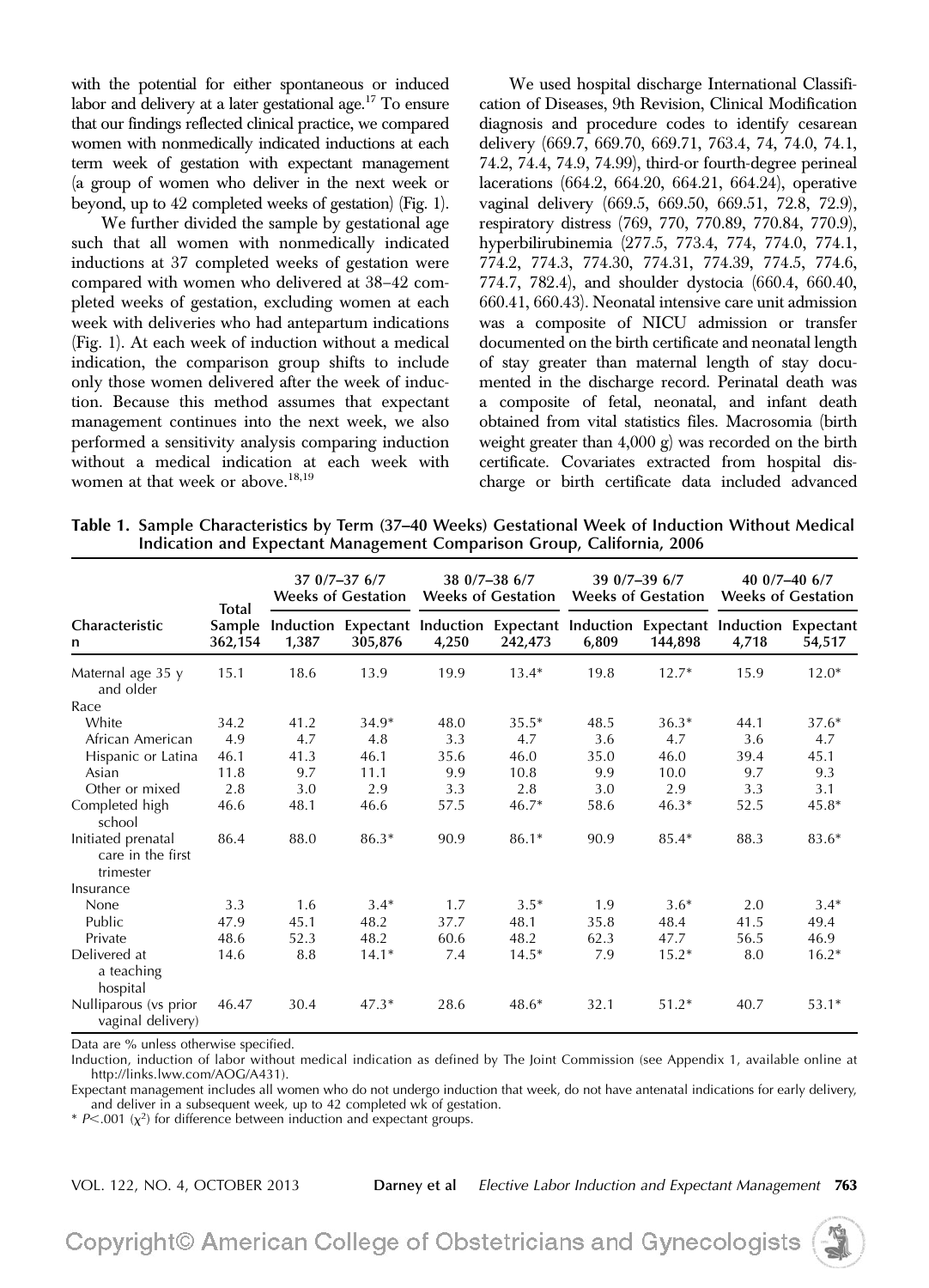| <b>Gestational</b><br>Age Group | Induction or Expectant<br><b>Management Group</b> | n       | Cesarean<br><b>Delivery</b> | <b>Operative Vaginal</b><br><b>Delivery</b> | 3rd- and 4th-Degree<br>Lacerations |
|---------------------------------|---------------------------------------------------|---------|-----------------------------|---------------------------------------------|------------------------------------|
| All deliveries                  | Total                                             | 362,154 | 16.2                        | 8.8                                         | 2.9                                |
| 37 wk                           | Induction                                         | 1,387   | $7.6*$                      | $6.8^\dagger$                               | $2.0^*$                            |
|                                 | Expectant                                         | 305,876 | 15.4                        | 9.0                                         | 3.0                                |
| 38 wk                           | Induction                                         | 4,250   | $8.0*$                      | $7.2*$                                      | $2.0*$                             |
|                                 | Expectant                                         | 242,473 | 15.9                        | 9.2                                         | 3.1                                |
| 39 wk                           | Induction                                         | 6,809   | $9.3*$                      | $7.8*$                                      | $2.2*$                             |
|                                 | Expectant                                         | 144,898 | 17.3                        | 9.6                                         | 3.2                                |
| 40 wk                           | Induction                                         | 4,711   | $12.4*$                     | $7.7*$                                      | 2.7                                |
|                                 | Expectant                                         | 54,517  | 19.0                        | 9.4                                         | 3.2                                |
| Nulliparous                     | Total                                             | 168,305 | 26.5                        | 13.1                                        | 5.2                                |
| 37 wk                           | Induction                                         | 422     | $18.3*$                     | 12.1                                        | 5.9                                |
|                                 | Expectant                                         | 144,581 | 25.5                        | 13.3                                        | 5.3                                |
| 38 wk                           | Induction                                         | 1,214   | $21.4*$                     | 13.8                                        | 4.9                                |
|                                 | Expectant                                         | 177,896 | 26.1                        | 13.4                                        | 5.4                                |
| 39 wk                           | Induction                                         | 2,186   | $22.8*$                     | 14.5                                        | 5.3                                |
|                                 | Expectant                                         | 74,115  | 27.7                        | 13.6                                        | 5.4                                |
| 40 wk                           | Induction                                         | 1,920   | $25.2*$                     | 12.9                                        | 5.7                                |
|                                 | Expectant                                         | 29,104  | 29.7                        | 13.3                                        | 5.2                                |
| Prior vaginal                   | Total                                             | 193,849 | 7.3                         | 5.1                                         | 0.9                                |
| 37 wk                           | Induction                                         | 965     | $3.0*$                      | 4.5                                         | $0.3^*$                            |
|                                 | Expectant                                         | 161,295 | 6.4                         | 5.2                                         | 0.9                                |
| 38 wk                           | Induction                                         | 3,036   | $2.7*$                      | 4.6                                         | 0.8                                |
|                                 | Expectant                                         | 124,577 | 6.3                         | 5.3                                         | 0.9                                |
| 39 wk                           | Induction                                         | 4,632   | $3.0*$                      | 4.7                                         | 0.8                                |
|                                 | Expectant                                         | 70,783  | 6.5                         | 5.4                                         | 0.9                                |
| 40 wk                           | Induction                                         | 2,791   | $3.5*$                      | $4.1^*$                                     | 0.6                                |
|                                 | Expectant                                         | 25,413  | 6.7                         | 5.0                                         | 0.8                                |

Table 2. Outcomes by Elective Induction of Labor Compared With Expectant Management Group at Each Term Gestational Age and by Parity, California, 2006

NICU, neonatal intensive care unit; Macosomia, birth weight of 4,000 g or greater; Induction, induction without medical indication. Data are % unless otherwise specified.

Shoulder dystocia excludes women with a cesarean delivery; therefore, group totals are smaller.

\* P<.001, <sup>+</sup>P<.01, and <sup>+</sup>P<.05 for difference between elective induction and expectant group within each gestational week; tests are twosided test of proportions.

maternal age (35 years or older) at the time of delivery, initiation of prenatal care in the first trimester, insurance status (none, public, private), maternal education (completed high school or not), maternal race, and delivery at a teaching hospital. We did not control for birth weight because increasing birth weight is an inherent risk of expectant management and is also on the causal pathway from expectant management to several neonatal outcomes including macrosomia. Some covariates are available in both the birth certificate and in the hospital discharge data. We privileged the hospital discharge data over the birth certificate information when possible, congruent with data validation studies.  $\real^{20-22}$ 

We compared proportions of each binary outcome between induction without a medical indication and expectant groups stratified by parity (nulliparous women or previous vaginal delivery) using a two-sample test of proportions. We used multivariable logistic regression models to estimate adjusted associations between induction without a medical indication and our predetermined outcomes. We used robust standard errors to account for data clustering at the hospital level.23 We included common individual and institutional-level confounders (listed previously) in our models. We included only women with vaginal deliveries in our model for shoulder dystocia. We anticipated that cesarean delivery would be a common outcome and therefore that odds ratios (ORs) would overstate associations if interpreted as relative risks, so we also estimated relative risks $^{24}$  but estimates were similar so we present only the OR estimates.

Our elective induction classification scheme assumes that all documented indications were known before the decision to induce. Our data do not permit us to assess temporality, but it is plausible that some conditions could develop after an induction without medical indication. For example, fetal distress (656.31) could occur before the decision to induce, in which case it is an indication for induction, or after the

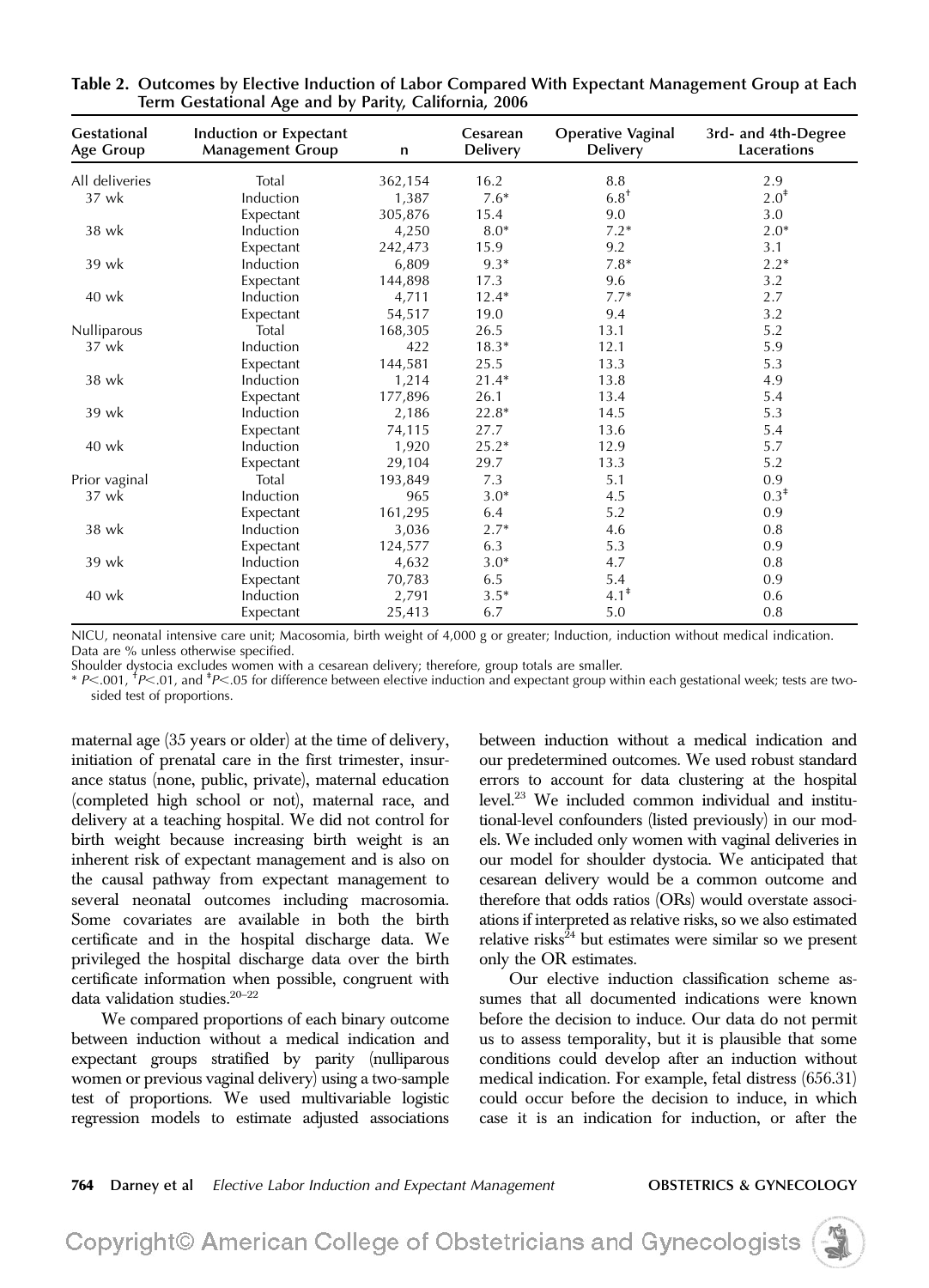| Perinatal<br>Mortality | NICU Admission, Transfer, or Neonatal<br>Length of Stay Greater Than Mother's | Respiratory<br><b>Distress</b> | Hyperbilirubinemia | Shoulder<br>Dystocia | Macrosomia      |
|------------------------|-------------------------------------------------------------------------------|--------------------------------|--------------------|----------------------|-----------------|
| 0.2                    | 6.2                                                                           | 1.4                            | 12.8               | 1.6                  | 9.3             |
| 0.1                    | 4.7                                                                           | 1.4                            | 13.6               | 1.6                  | $5.6*$          |
| 1.2                    | 5.8                                                                           | 1.3                            | 12.2               | 1.6                  | 9.6             |
| $0.0^{*}$              | $4.3*$                                                                        | 1.0                            | $13.1^*$           | 1.4                  | $7.9*$          |
| 0.1                    | 5.8                                                                           | 1.3                            | 12.0               | 1.7                  | 10.8            |
| $0.0^{*}$              | $3.7*$                                                                        | $0.8*$                         | 11.5               | $2.3^*$              | $10.9*$         |
| 0.1                    | 5.9                                                                           | 1.4                            | 12.1               | 1.8                  | 12.5            |
| 0.1                    | $4.0*$                                                                        | $0.7*$                         | 12.5               | 2.1                  | 13.9            |
| 0.2                    | 6.0                                                                           | 1.5                            | 12.1               | 2.0                  | 14.0            |
| 0.2                    | 6.6                                                                           | 1.7                            | 15.9               | 1.3                  | 7.7             |
| 0.0                    | 5.0                                                                           | 1.7                            | 17.1               | 1.5                  | $4.0^{\dagger}$ |
| 0.2                    | 6.3                                                                           | 1.6                            | 15.2               | 1.3                  | 8.0             |
| 0.1                    | 5.0                                                                           | 1.0                            | $18.3*$            | 1.5                  | $5.2*$          |
| 0.2                    | 6.2                                                                           | 1.6                            | 14.9               | 1.4                  | 9.0             |
| $0.0^\ddag$            | $4.2*$                                                                        | $1.0^{\dagger}$                | 15.2               | 2.1                  | $8.1*$          |
| 0.2                    | 6.3                                                                           | 1.7                            | 14.7               | 1.5                  | 10.6            |
| 0.1                    | $4.4*$                                                                        | $0.9^{+}$                      | 15.9               | 1.8                  | 11.3            |
| 1.2                    | 6.4                                                                           | 1.9                            | 14.6               | 1.8                  | 12.4            |
| 0.2                    | 5.8                                                                           | 1.1                            | 10.1               | 1.8                  | 10.7            |
| 0.1                    | 4.6                                                                           | 1.4                            | $12.1^+$           | 1.7                  | $6.3*$          |
| 0.1                    | 5.4                                                                           | 1.0                            | 9.5                | 1.7                  | 11.1            |
| 0.0                    | $4.0*$                                                                        | 1.0                            | $11.1^+$           | 1.4                  | $9.0*$          |
| 0.1                    | 5.4                                                                           | 0.9                            | 9.4                | 1.9                  | 12.5            |
| 0.0                    | $3.5*$                                                                        | 0.7                            | 9.8                | 2.3                  | $12.3*$         |
| 0.1                    | 5.5                                                                           | 1.0                            | 9.2                | 2.1                  | 14.5            |
| 0.1                    | $3.7*$                                                                        | $0.5^+$                        | 10.1               | 2.2                  | 15.7            |
| 0.1                    | 5.6                                                                           | 1.1                            | 9.2                | 2.2                  | 15.7            |

induction, in which case it is part of the risk of an elective induction. We therefore changed our assumptions in a sensitivity analysis where we retained intrapartum conditions that could plausibly follow elective induction in the elective induction group (see Appendix 1,<http://links.lww.com/AOG/A431>). All analyses were conducted using STATA 12. This study was approved by the California Office of Statewide Health Planning and Development, Oregon Health & Science University institutional review board, and the University of California, San Francisco Committee on Human Research.

# **RESULTS**

The analytic sample included 362,154 term vertex singleton deliveries (46.5% nulliparas). Overall, 5.4% of all deliveries were identified as induced without a documented indication (elective), whereas 11.4% of included deliveries were identified as induced with a documented indication. At each term week of gestation, a greater proportion of women who were induced without medical indication were white, had private insurance, had completed high school, and had initiated prenatal care in the first trimester compared with expectant management (Table 1). A smaller proportion of women who were induced without medical indication delivered at a teaching hospital or were nulliparous compared with expectant management. Overall, the cesarean delivery rate was  $16\%$  (n=58,667) (26.5% among nulliparous women, 7.3% among multiparous women); perinatal mortality was 0.2%  $(n=706)$ ; and NICU admission, transfer, or a neonatal hospital stay greater than that of the mother was 6.2%  $(n=22,409)$ . In bivariate analyses (Table 2), the proportion of cesarean deliveries was significantly larger at each gestational age in the expectant management groups (37 weeks of gestation 15.4% compared with 7.6%; 38 weeks of gestation 15.9% compared with 8.0%; 39 weeks of gestation 17.3% compared with 9.3%; 40 weeks of gestation 19.0% compared with 12.4%). The proportion of hyperbilirubinemia and shoulder dystocia in the elective induction groups was higher than in the expectant groups at 37 and 38 weeks and at 39 weeks of gestation, respectively. There was either no difference or a lower proportion of all other outcomes in the induction without medical indication groups than in the expectant management groups in bivariate analyses (Table 2).

VOL. 122, NO. 4, OCTOBER 2013 **Darney et al** Elective Labor Induction and Expectant Management 765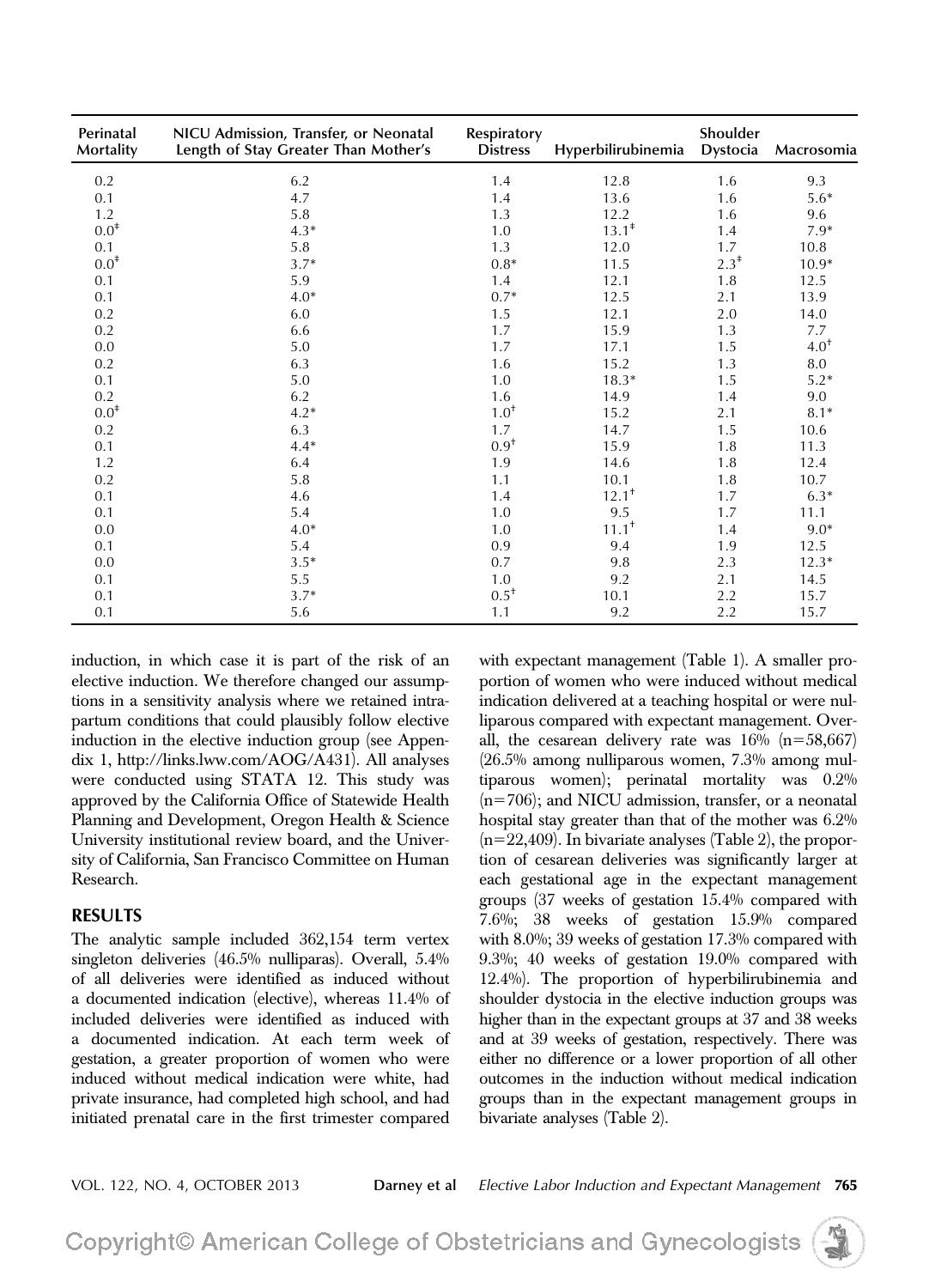| <b>Gestational Age Group</b><br>(wk) | Model   | Cesarean<br><b>Delivery</b> | <b>Operative Vaginal</b><br><b>Delivery</b> | 3rd- and 4th-Degree<br>Lacerations |
|--------------------------------------|---------|-----------------------------|---------------------------------------------|------------------------------------|
| All deliveries                       |         |                             |                                             |                                    |
| 37                                   | 305,099 | $0.44(0.34 - 0.57)$         | $0.72(0.53 - 0.97)$                         | $0.66(0.47-0.93)$                  |
| 38                                   | 245,006 | $0.43(0.38 - 0.50)$         | $0.73(0.55 - 0.97)$                         | $0.61(0.50 - 0.75)$                |
| 39                                   | 150,730 | $0.46(0.41-0.52)$           | $0.77(0.63 - 0.95)$                         | $0.65(0.55 - 0.78)$                |
| 40                                   | 58,845  | $0.57(0.50-0.65)$           | $0.77(0.66 - 0.89)$                         | $0.82(0.68 - 10.0)$                |
| Nulliparous                          |         |                             |                                             |                                    |
| 37                                   | 143,982 | $0.66(0.49-0.89)$           | $0.87(0.64 - 1.19)$                         | $1.15(0.81 - 1.63)$                |
| 38                                   | 118,283 | $0.74(0.63 - 0.87)$         | $1.00(0.81 - 1.27)$                         | $0.90(0.71 - 1.15)$                |
| 39                                   | 75,828  | $0.75(0.67-0.83)$           | $1.05(0.86 - 1.27)$                         | $0.97(0.81 - 1.16)$                |
| 40                                   | 30,837  | $0.77(0.67-0.88)$           | $0.94(0.79-1.11)$                           | $1.09(0.90 - 1.32)$                |
| Prior vaginal only                   |         |                             |                                             |                                    |
| 37                                   | 161,117 | $0.44(0.30-0.63)$           | $0.83(0.23 - 1.31)$                         | $0.23(0.06 - 0.91)$                |
| 38                                   | 126,723 | $0.41(0.33 - 0.52)$         | $0.83(0.55 - 1.24)$                         | $0.78(0.53 - 1.16)$                |
| 39                                   | 74,902  | $0.44(0.37-0.53)$           | $0.84(0.65 - 1.10)$                         | $0.75(0.52 - 1.09)$                |
| 40                                   | 28,008  | $0.51(0.40-0.65)$           | $0.78(0.60 - 0.99)$                         | $0.75(0.47-1.20)$                  |

# Table 3. Maternal Outcomes: Association of Induction of Labor Without Medical Indication Compared With Expectant Management with Cesarean Delivery, Operative Vaginal Delivery, and Lacerations, California, 2006

Data are n or odds ratio (95% confidence interval).

All models include the following covariates: maternal age (older than or younger than 35 y old), maternal education (high school completed or not), teaching hospital (yes or no), maternal race (five categories), prenatal care initiated in first trimester (yes or no), health insurance (none, public, private). Each week compares induction without medical indication that week with expectant management (delivery the next week or beyond, up to 42 completed wk of gestation).

# Table 4. Neonatal Outcomes: Association of Induction of Labor Without Medical Indication Compared With Expectant Management with Perinatal Death, Neonatal Intensive Care Unit Admission, Respiratory Distress, Hyperbilirubinemia, Shoulder Dystocia, and Macrosomia, California, 2006

| <b>Gestational Age</b> |         | NICU Admission, Transfer, or<br>Neonatal Length of Stay |                      |                             |  |  |  |
|------------------------|---------|---------------------------------------------------------|----------------------|-----------------------------|--|--|--|
| Group (wk)             | Model   | <b>Perinatal Death</b>                                  | Longer Than Mother's | <b>Respiratory Distress</b> |  |  |  |
| All deliveries         |         |                                                         |                      |                             |  |  |  |
| 37                     | 305,099 | $0.49(0.07-3.50)$                                       | $0.82(0.61 - 1.10)$  | $1.16(0.71 - 1.90)$         |  |  |  |
| 38                     | 245,006 | $0.19(0.03 - 1.30)$                                     | $0.78(0.67 - 0.92)$  | $0.77(0.54 - 1.08)$         |  |  |  |
| 39                     | 150,730 | $0.24(0.06 - 0.94)$                                     | $0.68(0.59 - 0.78)$  | $0.59(0.46 - 0.76)$         |  |  |  |
| 40                     | 58,845  | $0.46(0.15-1.43)$                                       | $0.70(0.59 - 0.83)$  | $0.47(0.34 - 0.65)$         |  |  |  |
| Nulliparous            |         |                                                         |                      |                             |  |  |  |
| 37                     | 143,982 |                                                         | $0.76(0.48-1.22)$    | $1.06(0.51 - 2.19)$         |  |  |  |
| 38                     | 118,283 |                                                         | $0.83(0.63 - 1.09)$  | $0.61(0.34-1.08)$           |  |  |  |
| 39                     | 75,828  |                                                         | $0.68(0.55-0.86)$    | $0.58(0.36 - 0.91)$         |  |  |  |
| 40                     | 30,837  |                                                         | $0.72(0.55-0.93)$    | $0.52(0.33 - 0.82)$         |  |  |  |
| Prior vaginal only     |         |                                                         |                      |                             |  |  |  |
| 37                     | 161,117 |                                                         | $0.89(0.64 - 1.23)$  | $1.43(0.82 - 2.49)$         |  |  |  |
| 38                     | 126,723 |                                                         | $0.81(0.68 - 0.97)$  | $1.07(0.73 - 1.57)$         |  |  |  |
| 39                     | 74,902  |                                                         | $0.71(0.60 - 0.84)$  | $0.75(0.54-1.02)$           |  |  |  |
| 40                     | 28,008  |                                                         | $0.70(0.57 - 0.87)$  | $0.49(0.29 - 0.83)$         |  |  |  |

NICU, neonatal intensive care unit.

Data are n or odds ratio (95% confidence interval).

All models include the following covariates: maternal age (older than or younger than 35 y old), maternal education (high school completed or not), teaching hospital (yes or no), maternal race (five categories), prenatal care initiated in first trimester (yes or no), health insurance (none, public, private). Perinatal death model includes parity; small numbers precluded stratification.

Each week compares induction without medical indication that week with expectant management (delivery the next week or beyond, up to 42 completed weeks of gestation).

\* The shoulder dystocia outcome includes only women with vaginal deliveries, because cesarean deliveries are not at risk for shoulder dystocia; model n is therefore smaller for this outcome.

### 766 Darney et al Elective Labor Induction and Expectant Management **OBSTETRICS & GYNECOLOGY**

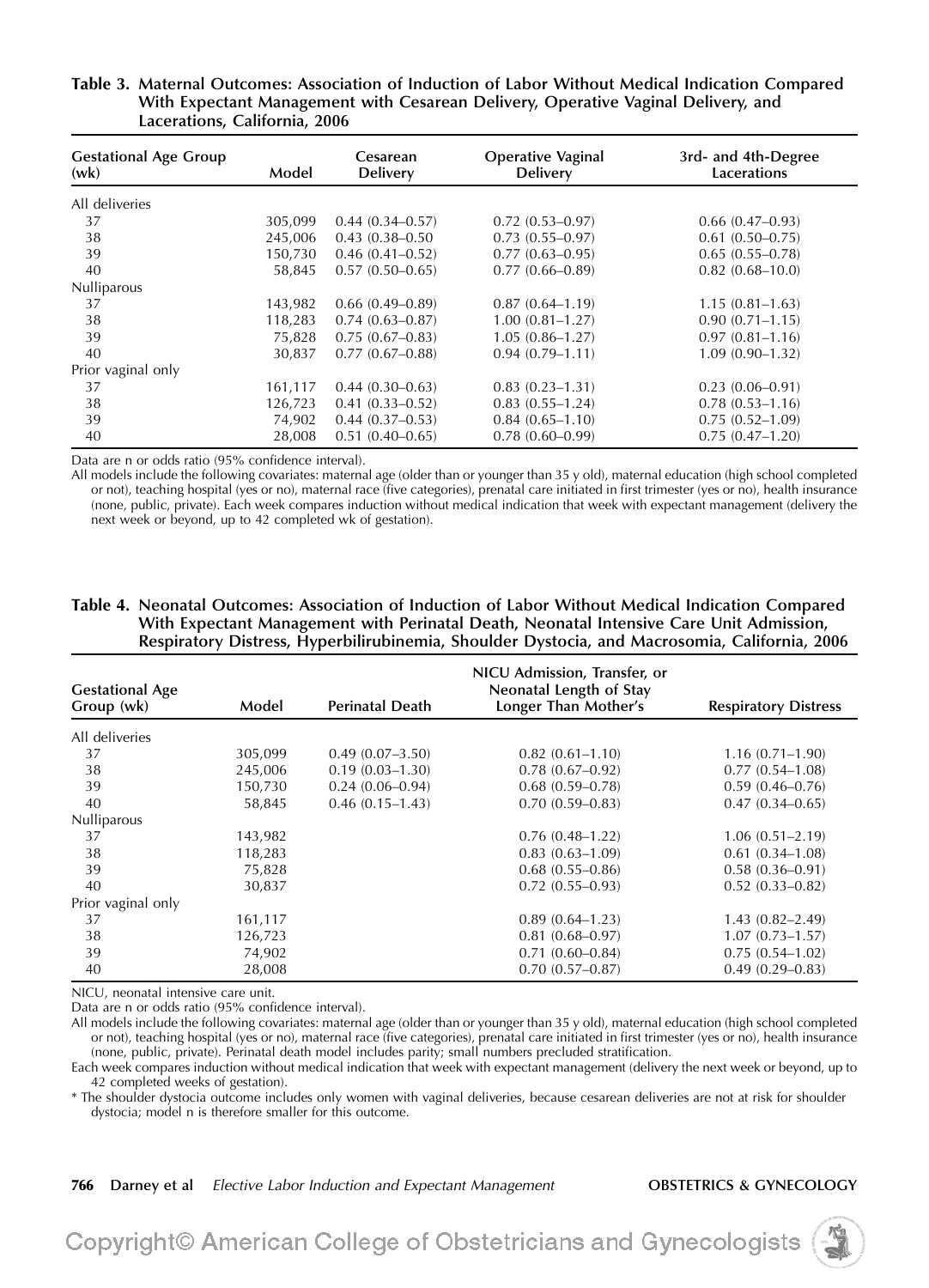The odds of cesarean delivery were significantly lower among women in the induction without medical indication group at 37 completed weeks of gestation (OR 0.44, 95% confidence interval [CI] 0.34–0.57), 38 weeks of gestation (OR 0.43, CI 0.38–0.50), 39 weeks of gestation (OR 0.46, CI 0.41–0.52), and 40 weeks of gestation (OR 0.57, CI 0.50–0.65) (Table 3). Although this relationship was especially strong among multiparous women, it held among nulliparous women at each week. We found reduced odds of operative vaginal deliveries among women induced without medical indication in the full sample but no differences between induction without a medical indication and expectant management in the odds of operative vaginal deliveries in analyses stratified by parity except at 40 weeks of gestation among multiparous women (OR 0.78, CI 0.60–0.99). We show similar results for third- or fourth-degree perineal lacerations.

Elective induction of labor was not associated with significantly higher odds of perinatal death, NICU admission, or respiratory distress at any gestational age or parity (we were unable to stratify by parity for perinatal death). However, we cannot rule out increased odds of NICU admission or respiratory distress at 37 and 38 weeks of gestation and shoulder dystocia at 37, 38, 39, and 40 weeks of gestation given wide CIs on these outcomes (Table 4). Elective induction was associated with increased odds of hyperbilirubinemia at 37 (OR 1.29, CI 1.05–1.59) and 38 (OR 1.17, CI 1.00– 1.37) weeks of gestation among multiparous women and at 38 (OR 1.27, CI 1.06–1.53) weeks of gestation among nulliparous women and we cannot rule out increased risk at every gestation age (Table 4). Women undergoing induction without a medical indication had reduced odds of delivering a neonate with macrosomia up to 40 weeks of gestation, when there was no difference by group.

In sensitivity analyses, changing our classification scheme to include deliveries "at or above"<sup>18</sup> the week of induction did not alter our results (data not shown). Changing assumptions about the temporality of intrapartum indications did alter results for cesarean delivery, respiratory distress, and hyperbilirubinemia outcomes. Under this scenario, the elective induction group either moved toward the null (for cesarean delivery, respiratory distress) or showed increased risk (hyperbilirubinemia) (Appendix 2, available online at <http://links.lww.com/AOG/A431>).

## **DISCUSSION**

In our analysis of women with term, singleton, vertex pregnancies in California, we found that induction of labor without medical indication was associated with reduced odds of cesarean delivery among both nulliparous and multiparous women at each term

| Hyperbilirubinemia  | Shoulder Dystocia*  | Macrosomia          |
|---------------------|---------------------|---------------------|
|                     |                     |                     |
| $1.13(0.94 - 1.35)$ | $1.02(0.68-1.54)$   | $0.54(0.42 - 0.69)$ |
| $1.07(0.94 - 1.22)$ | $0.81(0.60-1.09)$   | $0.66(0.57-0.75)$   |
| $0.92(0.83 - 1.01)$ | $1.17(0.96 - 1.43)$ | $0.79(0.72 - 0.87)$ |
| $1.03(0.91 - 1.16)$ | $1.02(0.80 - 1.31)$ | $0.96(0.87-1.06)$   |
|                     |                     |                     |
| $1.15(0.86 - 1.53)$ | $1.12(0.47-2.66)$   | $0.48(0.30 - 0.80)$ |
| $1.27(1.06 - 1.53)$ | $1.01(0.60-1.72)$   | $0.53(0.41 - 0.70)$ |
| $1.02(0.89-1.16)$   | $1.31(0.86 - 1.98)$ | $0.72(0.60-0.85)$   |
| $1.10(0.94 - 1.29)$ | $1.02(0.65-1.60)$   | $0.88(0.76-1.03)$   |
|                     |                     |                     |
| $1.29(1.05-1.59)$   | $0.97(0.60 - 1.57)$ | $0.53(0.40-0.69)$   |
| $1.17(1.00-1.37)$   | $0.73(0.53-1.01)$   | $0.64(0.55-0.73)$   |
| $1.04(0.90-1.19)$   | $1.09(0.86 - 1.38)$ | $0.75(0.67-0.83)$   |
| $1.11(0.95-1.29)$   | $0.99(0.76 - 1.32)$ | $0.95(0.84 - 1.08)$ |

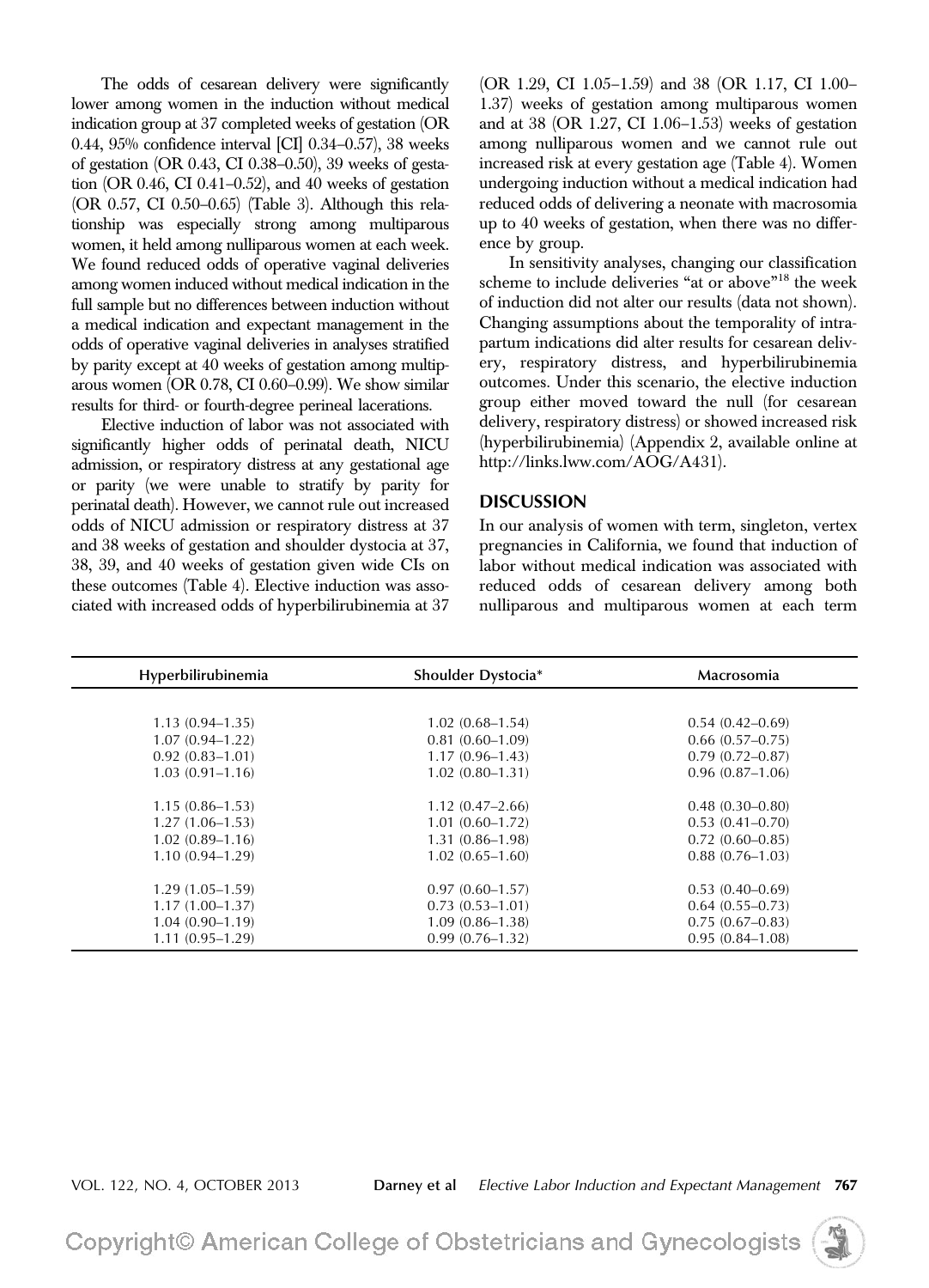gestational age (37–40 weeks). We conducted sensitivity analyses, which included women in the elective induction group who had plausible intrapartum complications, rendering the induction group higher risk, and found that induction without medical indication was not associated with increased odds of cesarean delivery at any term gestational age and was still reduced, although attenuated, among multiparous women. In addition, we found that elective induction was not associated with increased perinatal mortality or NICU admission at any term gestational age (37–40 weeks) compared with expectant management.

This analysis extends previous observational studies of elective induction by including all term gestational weeks (37–40 weeks), stratifying by parity, and using a transparent method to classify elective induction and expectant management groups. Labor induction without a medical indication is complicated to study in observational data, and our methods improve on previous approaches. Evidence is mounting that elective induction does not increase risks of cesarean delivery and may actually reduce risks of certain outcomes; however, results depend on the analytical method used. Our findings generally support earlier studies that used expectant management comparison groups $19,25$  despite differences in classifying induction cases, data sources, and exclusion criteria. Recently, there have been numerous attempts to reduce induction of labor without medical indication before 39 weeks of gestation and in some cases to reduce induction without an indication overall. Unfortunately, these efforts are based on a relatively limited literature and like many medical decisions, there are likely tradeoffs in the use of induction of labor without medical indication.26 For example, Ehrenthal and colleagues<sup>7</sup> reported that although NICU rates declined after an institutional policy change to restrict elective deliveries at less than 39 completed weeks of gestation, rates of macrosomia and stillbirth increased.

Our sensitivity analyses, which varied assumptions about the timing of indications and thus about the relative risks inherent in expectant management and induction without prior indication, demonstrate the importance of temporality assumptions in retrospective analyses. Our main analysis is conceptually sound, assuming that intrapartum conditions are an inherent risk of expectant management. Our data, however, do not provide temporality of complications that would most commonly occur intrapartum (eg, chorioamnionitis, fetal heart rate abnormalities). Furthermore, the need for a consensus set of medical indications and associated International Classification of Diseases, 9th Revision, Clinical Modification codes for induction will become more pressing as research continues to focus

on nonmedically indicated deliveries as a quality metric.<sup>27,28</sup> Prospective data collected for research purposes are necessary to arrive at a conclusive answer, but this analysis points to potential reasons that prior prospective and retrospective work has been so divergent.

This analysis is subject to the limitations of all observational studies. We rely on vital statistics and hospital discharge data sources, which were not designed to answer our study question and likely lead to some misclassification. Gestational age dating using last menstrual period is subject to error but has shown high concordance with clinical estimate dating at term  $(37-41$  weeks of gestation).<sup>29</sup> International Classification of Diseases, 9th Revision, Clinical Modification codes, although better than vital statistics alone to study obstetric management, $20$  have varying validity for both induction and medical indications. We have likely missed some inductions (if the procedure was not recorded in the hospital discharge data) and also misclassified some inductions as nonmedically indicated (if medical indications were not recorded) or as medically indicated (if indications were recorded in error). This could bias our results to favor elective induction (if more women are misclassified from elective induction to indicated induction than from indicated to elective). We have controlled for measured variables in our multivariable analyses, but we recognize that there could be additional unmeasured confounders (eg, patient preferences and other health behaviors) and that the distribution of characteristics we were able to measure suggests possible "healthy user" bias (eg, induced women have higher education and earlier prenatal care, which may go along with other healthseeking behaviors). We used The Joint Commission list of indications and codes; although this definition may misclassify some women it is a standard for reporting, and we need to understand how it shapes classification and estimation of outcomes. Although we have a large data set, we report wide uncertainty estimates for rare outcomes such as perinatal mortality and may require a larger sample to compute a more precise estimate. We account for data clustering at the hospital level but do not have information about usual care at each hospital, which could inform observed induction or cesarean delivery rates. We have no data on cervical status, which has been found to be important in the relationship of induction without medical indication and cesarean delivery, although it has very limited ability to predict whether induction will result in a vaginal delivery.<sup>30</sup> Finally, we were unable to identify planned and unplanned repeat cesarean delivery and thus could not include this group in our analysis.

768 Darney et al Elective Labor Induction and Expectant Management **OBSTETRICS & GYNECOLOGY**